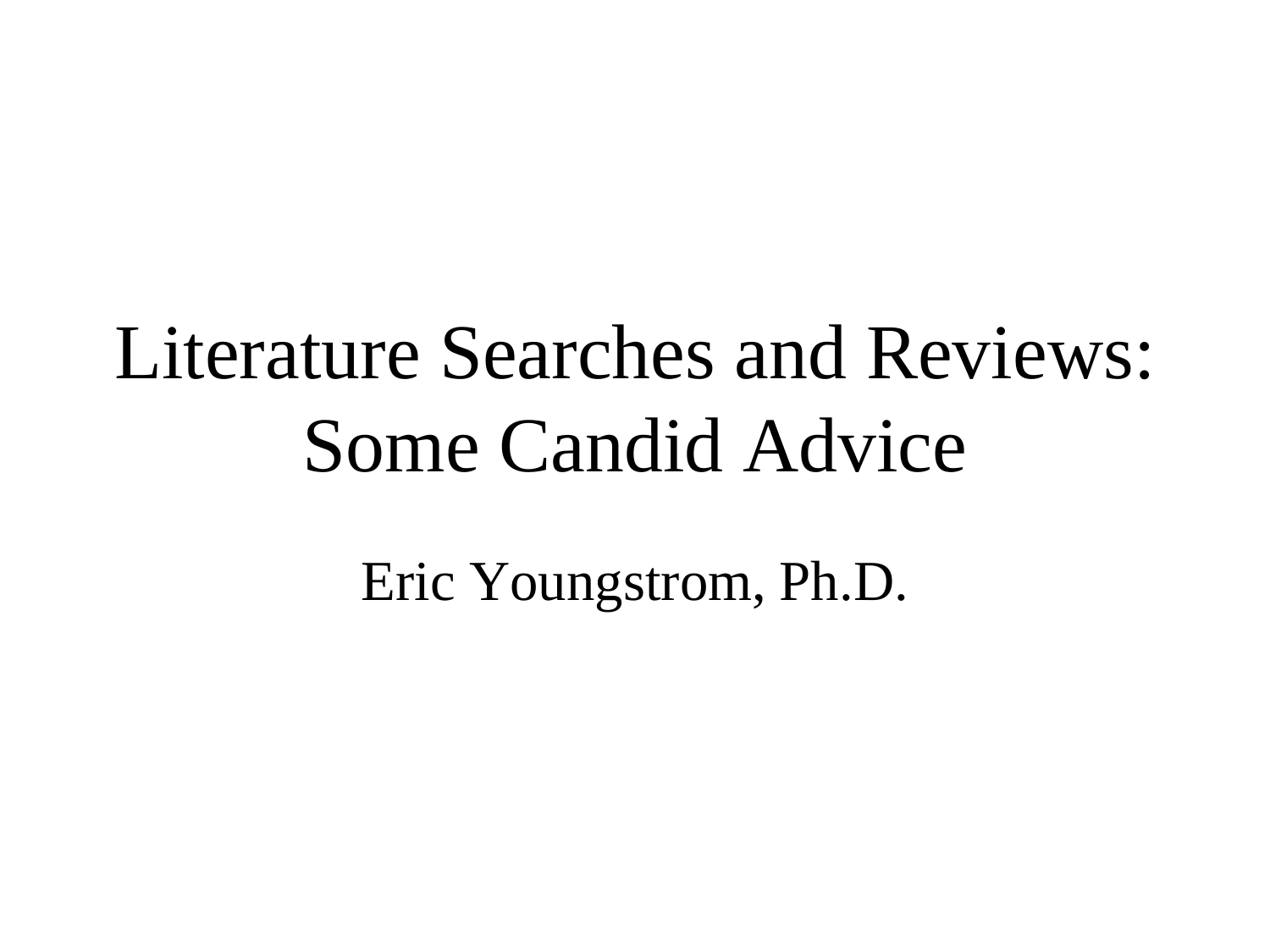#### Literature Review: Goals

- Discover what is already known about the topic
- Find current and influential (heavily cited) work in an area
- Motivate the research questions or hypotheses
- Get ideas about methodology
- Uncover limitations of past work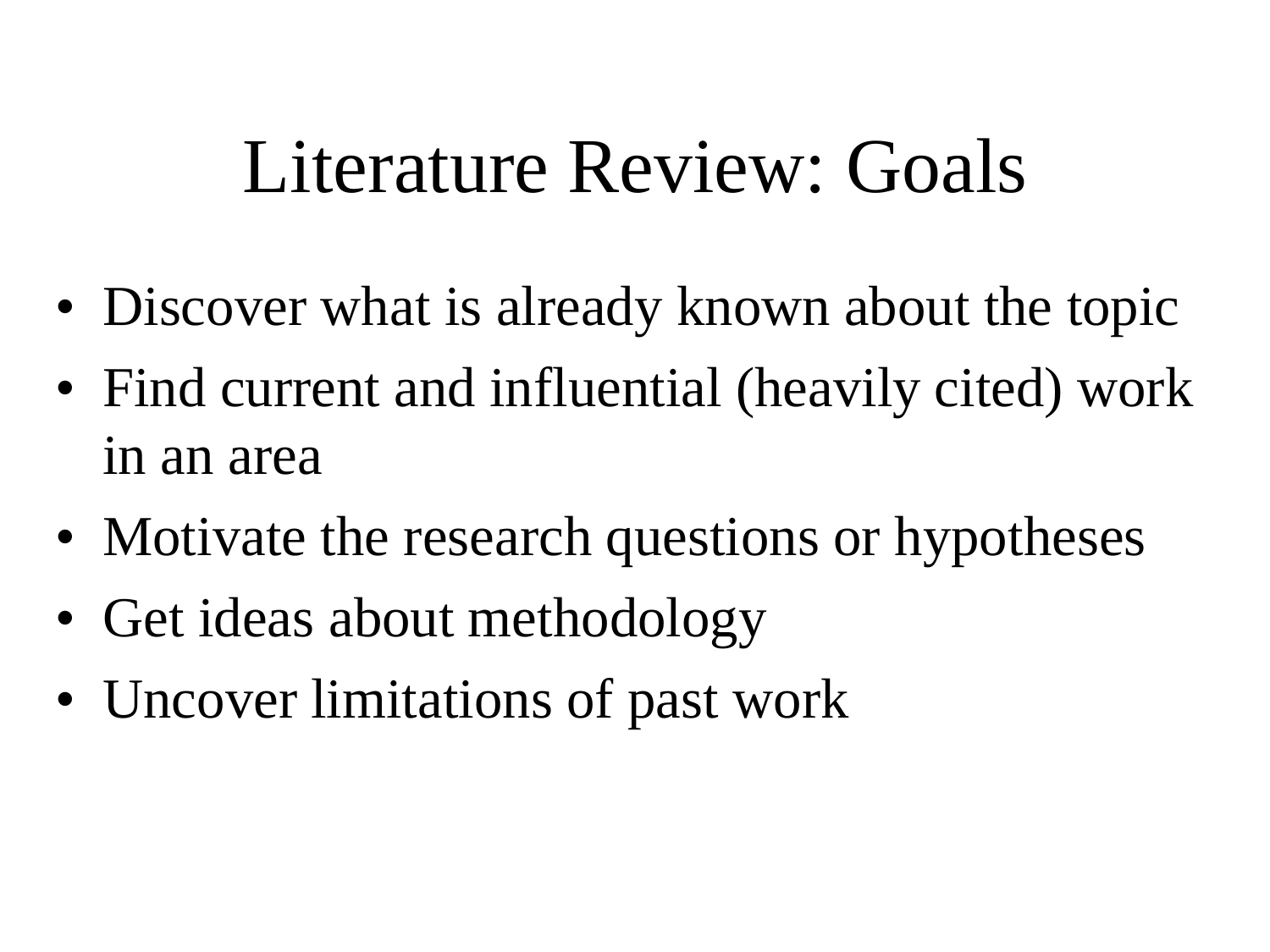#### Computer Databases

- Now the main tool for starting literature searches
- Different (often partially overlapping) content: – PscyINFO is main Psychology database (\$)
	- **[PubMed](http://www.ncbi.nlm.nih.gov.libproxy.lib.unc.edu/pubmed/)** is free, but misses some psychology journals
	- Also SSCI, SCOPUS, Web of Knowledge (\$)
	- GoogleScholar is free
		- Includes "gray" literature
			- More hits, more content
			- Less quality control
		- **RIP Database** is an aggregator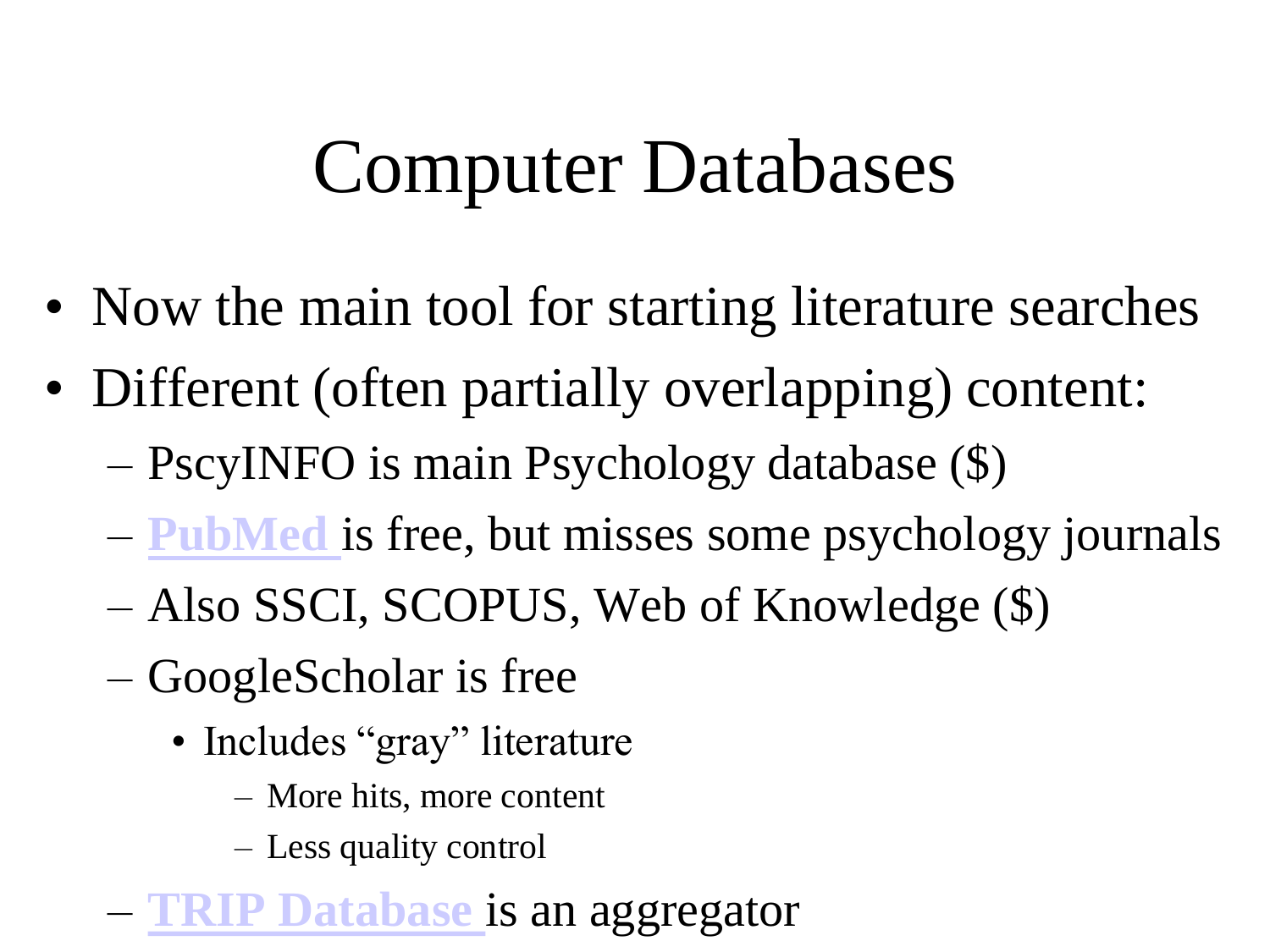## Computer Searches: Shortcomings

- Can miss major papers if the search and paper don't use the same key terms
- Fail to show the connection between papers or the progression of ideas over time
- Drowning in Data
	- Often get an overwhelming number of "hits"
	- tedious and time-consuming to sort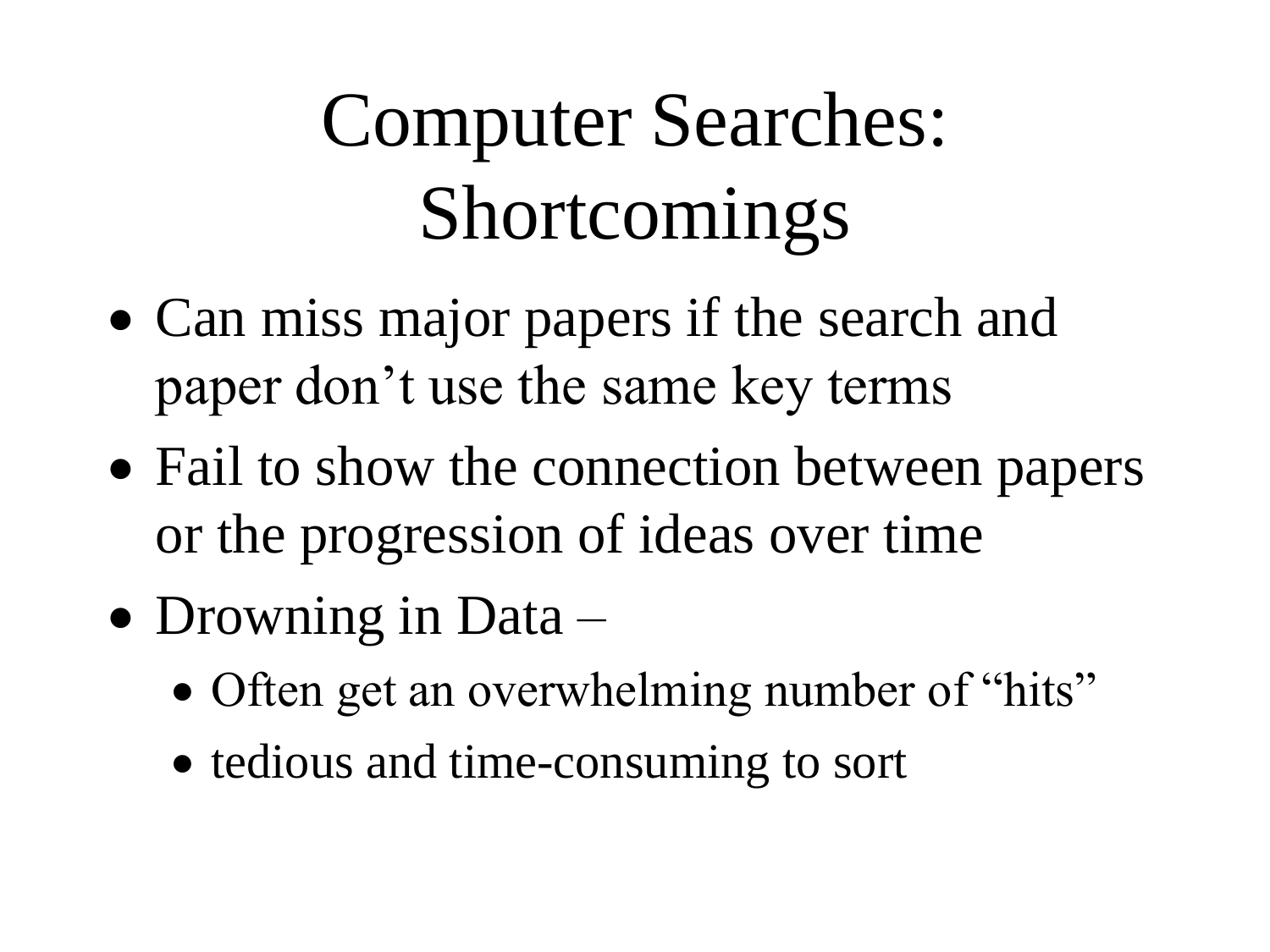## What's Important? Depends on the Question

- Scouting out an unfamiliar topic
- Finding current research
- Answering specific question

Secondary Sources (reviews, meta-analyses) Literature search and key journal review TRIP; Wikipedia, Literature search, Web search (but be prepared for lots of junk)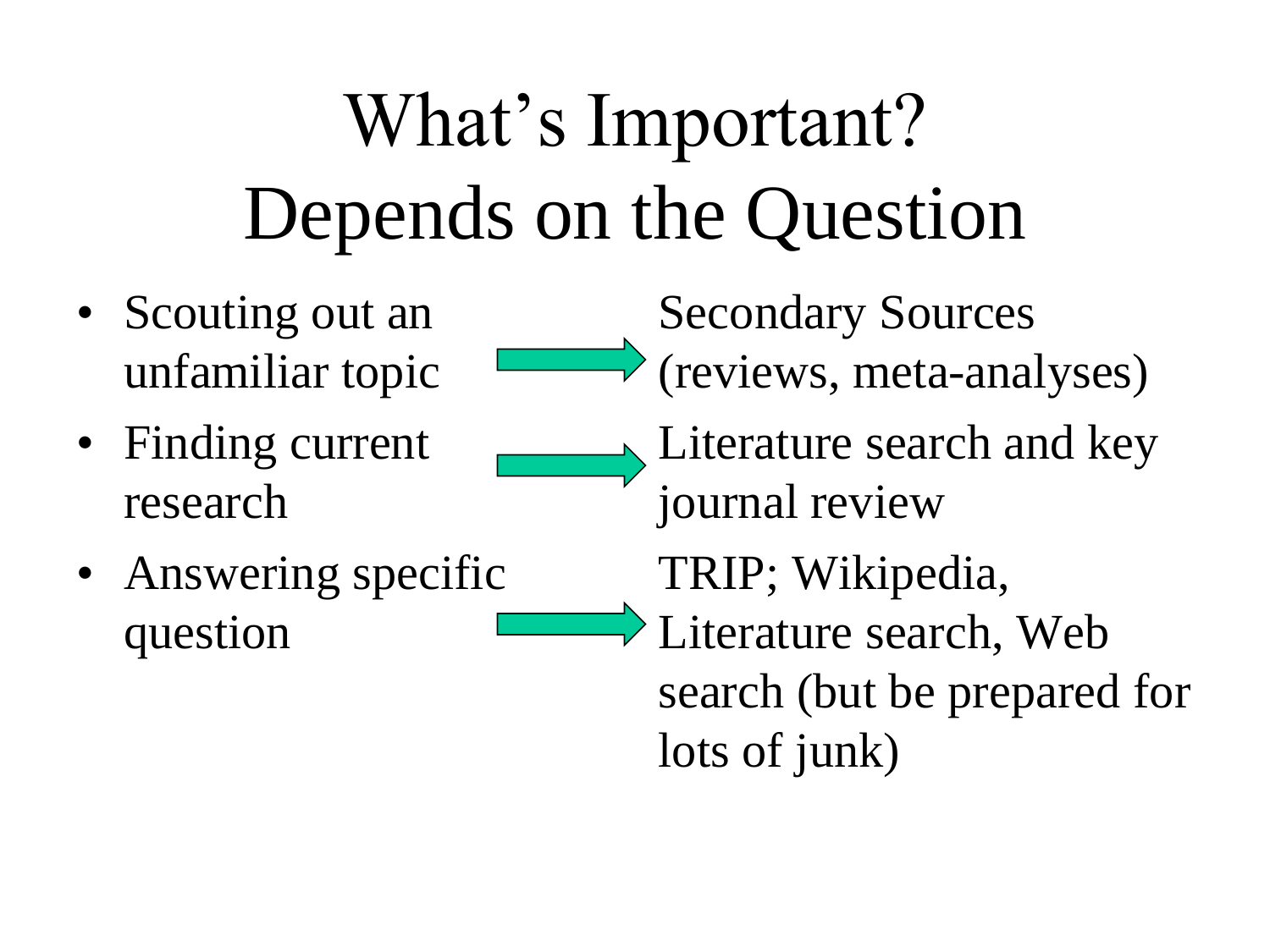# Deciding Quality of Reference

- Reputation of author (~*h*-index?)
- Reputation of journal (~impact factor)
- Citation impact of article
- Currency ("fresh" versus "classic")
- Quality of Design
	- Not all research reports are created equal
	- Meta-analysis better than narrative review
- All imperfect measures, & many take time to learn
	- EBM Handbook (Straus et al., 2011) and QUADAS as examples of tools to make ratings systematic and faster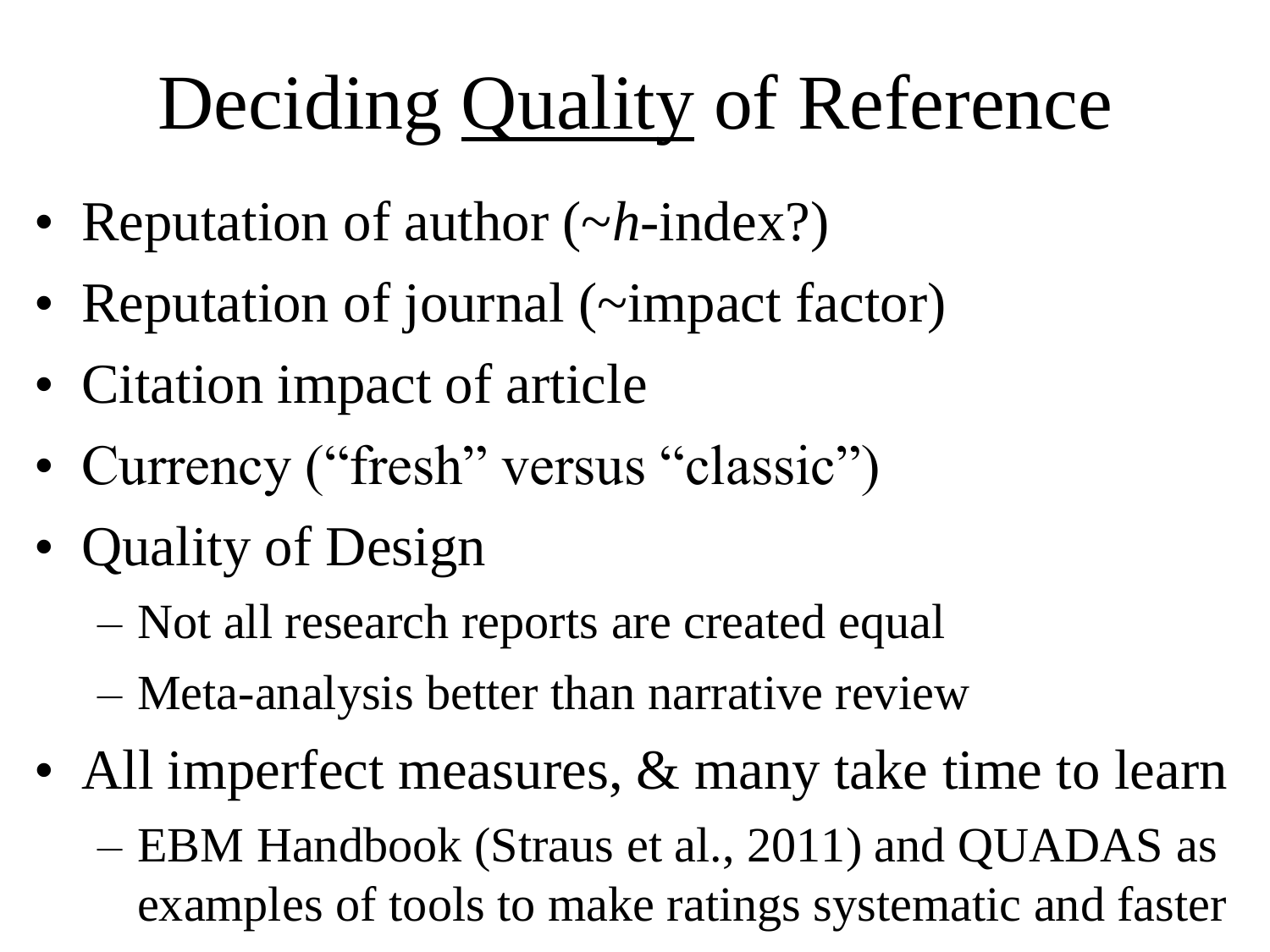#### Metrics in Google Scholar

| c<br>A https://scholar.google.com/citations?user=p4nbzxEAAAAJ&hl=en                                                                                                                                                                                                                                         | BI                                                                                                                                                         |
|-------------------------------------------------------------------------------------------------------------------------------------------------------------------------------------------------------------------------------------------------------------------------------------------------------------|------------------------------------------------------------------------------------------------------------------------------------------------------------|
| Bookmarks   El Writing Tracking   PeerWise - Login   Projects support   Eric A. Youngstrom, Pl<br><b>Apps</b><br>Web<br><b>Images</b><br>More                                                                                                                                                               | <b>Developmental Psycho</b><br><b>Exercise</b> Logistics<br>eyoungstrom@gmail.com                                                                          |
| Eric A. Youngstrom,<br>$\blacksquare$ Follow $\blacktriangledown$<br>Edit<br>Ph.D.<br>University of North Carolina at Chapel Hill<br>Evidence-Based Assessment, Bipolar Disorder, Emotions, Clinical<br><b>Decision Making</b><br>Verified email at unc. edu<br>My profile is public<br>Change photo        | <b>Google</b> Scholar<br>Q<br><b>Citation indices</b><br>All<br>Since 2011<br>8079<br>13191<br>Citations<br>h-index<br>47<br>62<br>152<br>161<br>i10-index |
| Cited by<br>$+$ Add<br>П<br>Year<br>Title<br>$\equiv$ More<br>$1 - 20$<br>Behavioral outcomes and evidence of psychopathology<br>among very low birth weight infants at age 20 years<br>2004<br>682<br>M Hack, EA Youngstrom, L Cartar, M Schluchter, HG Taylor, D Flannery,<br>Pediatrics 114 (4), 932-940 | 2008 2009<br>2010<br>2011<br>2012 2013 2014 2015 2016<br>Add co-authors<br>Cynthia S Kubu<br>$\times$                                                      |
| Emotion knowledge as a predictor of social behavior and<br>academic competence in children at risk<br>603<br>2001<br>C Izard, S Fine, D Schultz, A Mostow, B Ackerman, E Youngstrom<br>Psychological science 12 (1), 18-23                                                                                  | David Harrison<br>$\times$<br>$+$<br>wayne goodman<br>$\times$<br>Claudiu Schirda<br>$\pm$<br>$\times$                                                     |
| Meta-analysis of intellectual and neuropsychological test<br>performance in attention-deficit/hyperactivity disorder.<br>584<br>2004<br>TW Frazier, HA Demaree, EA Youngstrom<br>Neuropsychology 18 (3), 543                                                                                                | Janet S. Hyde<br>$\times$<br>Rex Forehand<br>$\times$<br><b>Bruce Compas</b><br>÷<br>$\times$                                                              |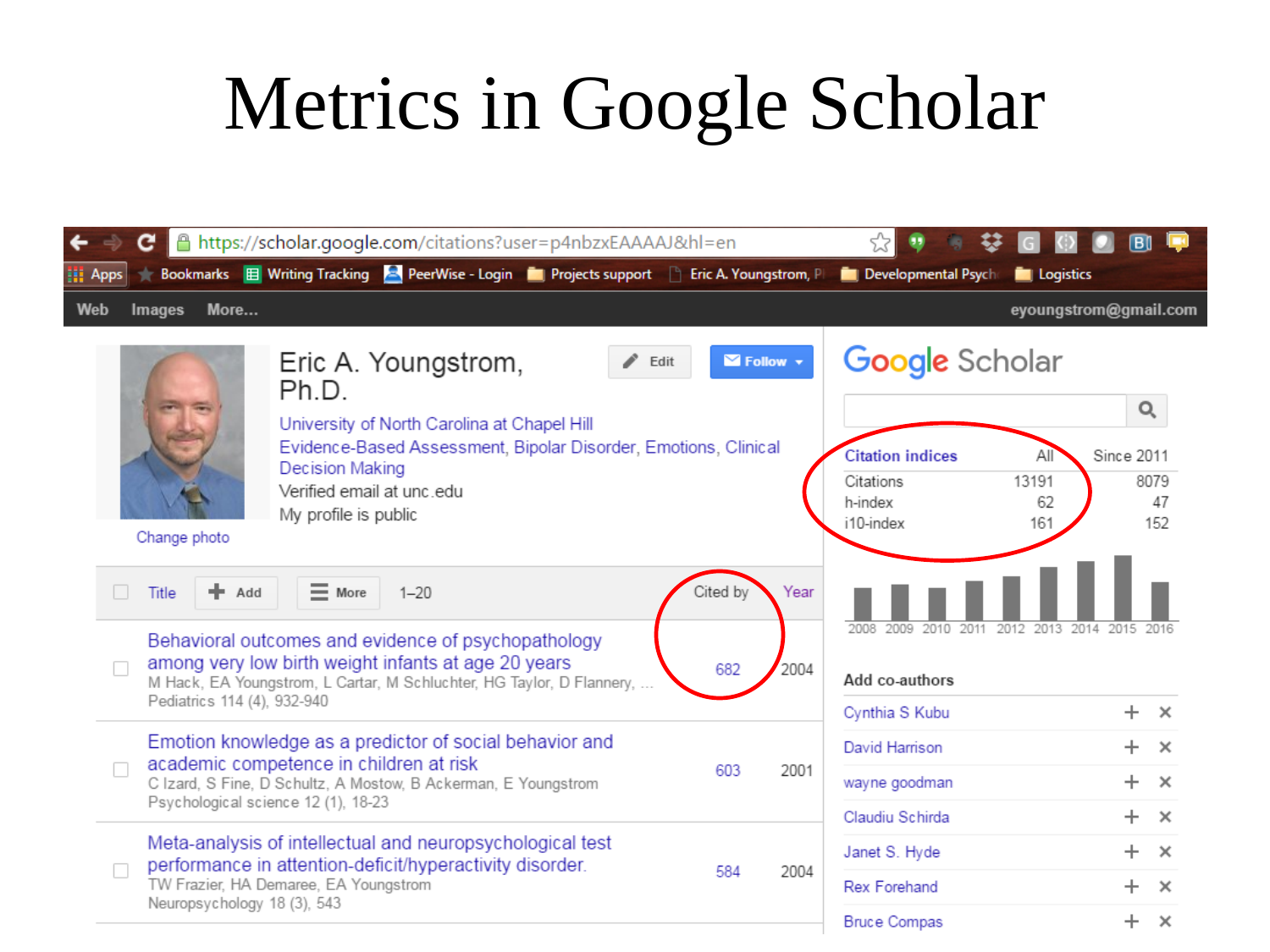## What's Important? Also Depends on Stage of Project

- Beginning new research: *"Entering the Forest"*
- Defining specific project: *"Picking your Trees"*
- Finishing the paper: *"Pruning and Nailing"*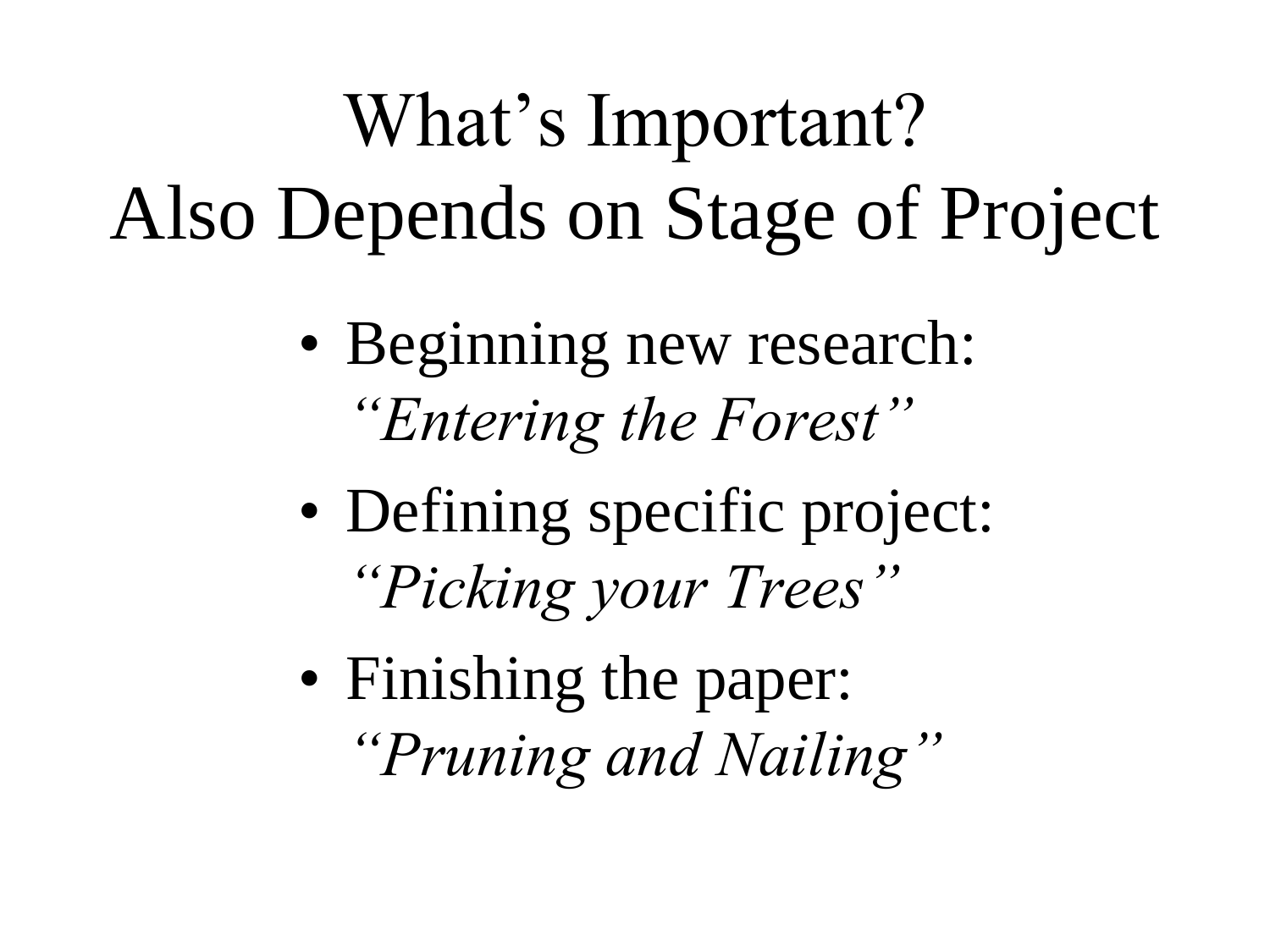

# Entering the Forest: Getting oriented to new area

- Need to get big picture of the literature quickly
- **Secondary** sources will be more helpful
	- Written for a broader audience
	- Provide more background, emphasize themes
	- Integrate dozens or hundreds of articles
- **Reference lists** from secondary sources are huge help in "searching backwards"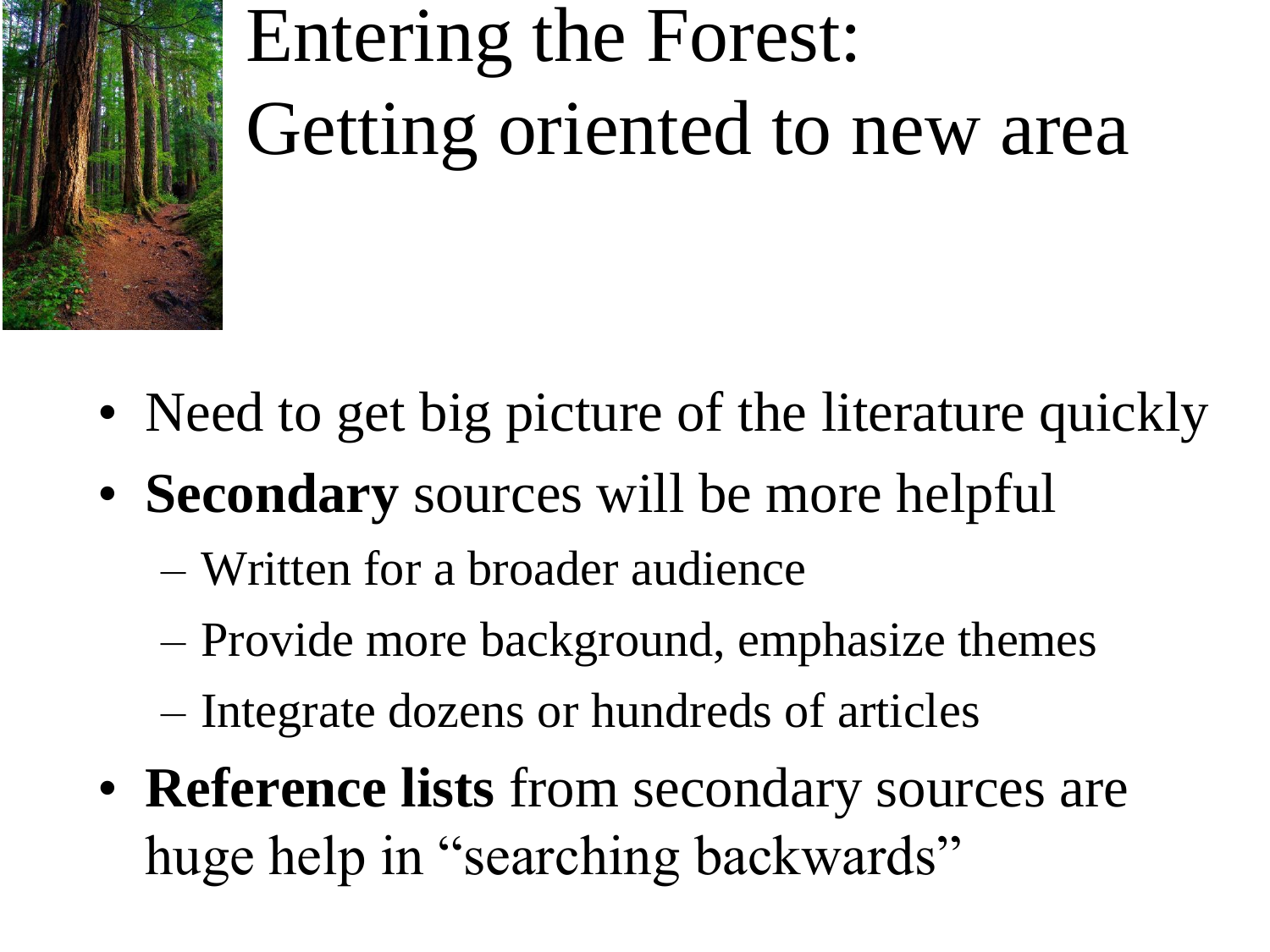#### Forest Level Tools

- Search Library Catalogs, Google for books on topic, especially edited volumes ("Handbooks")
- Learn which journals publish review articles in area of interest
	- Limit your search to those journals if you get too many hits (or use TRIP to filter and only show **reviews**)
	- Use "review" or "meta-analysis" as search terms
- Look at a recent textbook on topic if available
- If Wikipedia page is high quality, could be good overview (but highly variable)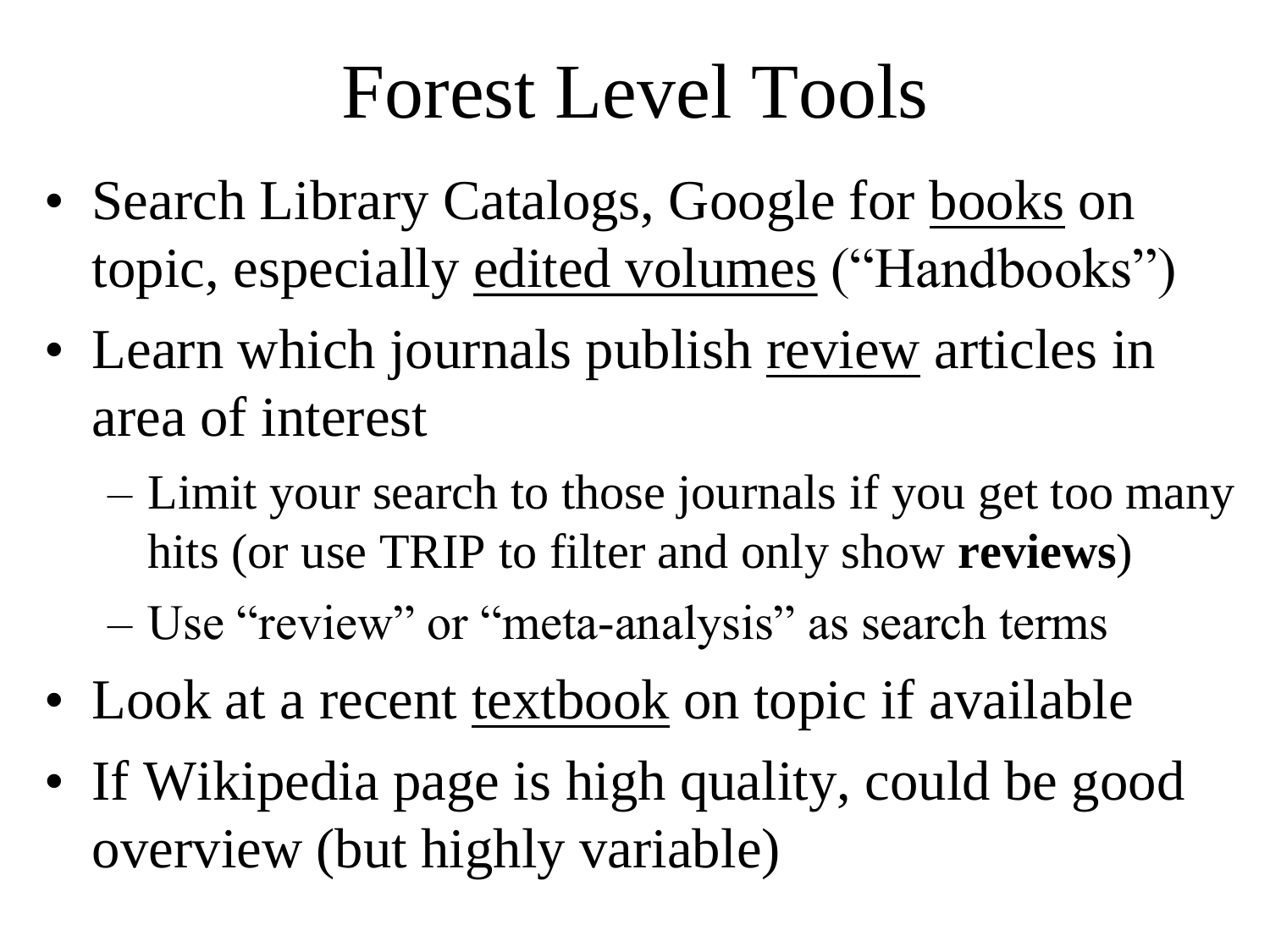

# Choosing a Tree: Picking a topic for a paper

- In developing a project, need to focus more on research and answer specific questions:
	- Joining the conversation (or show in progress):
		- What has been done before?
		- What questions are now important?
	- What designs and analyses?
	- What measures and tools?
- Answering these questions will guide the search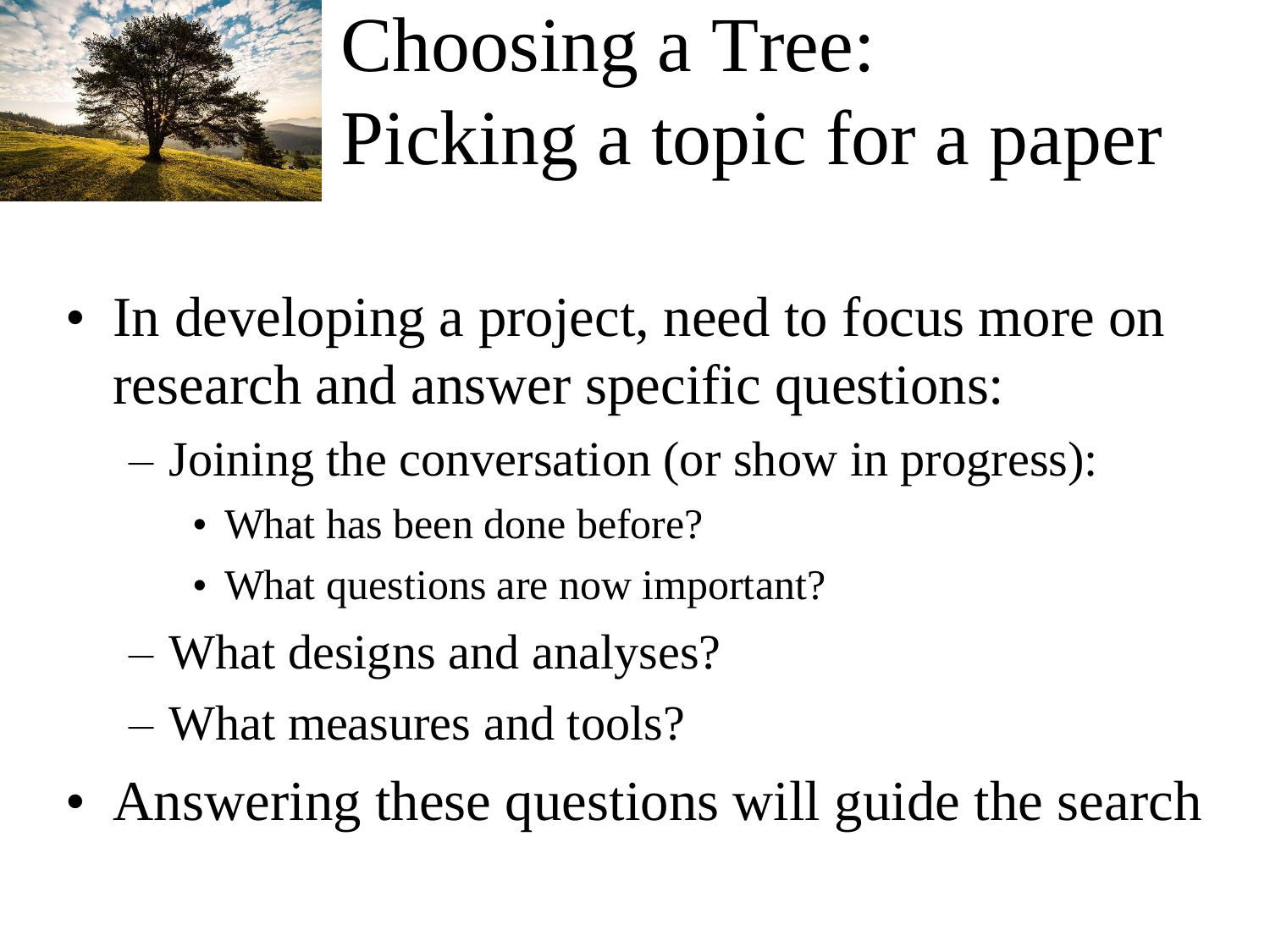## Research Questions/Hypotheses

- These usually come last in the introduction section
- But they should be the first part of the intro that you write
	- Possibly the very first part of the entire paper
- At least one paragraph of the Introduction should motivate each of the hypotheses or questions
- Use the same parallel structure throughout:
	- Planned Analyses
	- Results
	- Discussion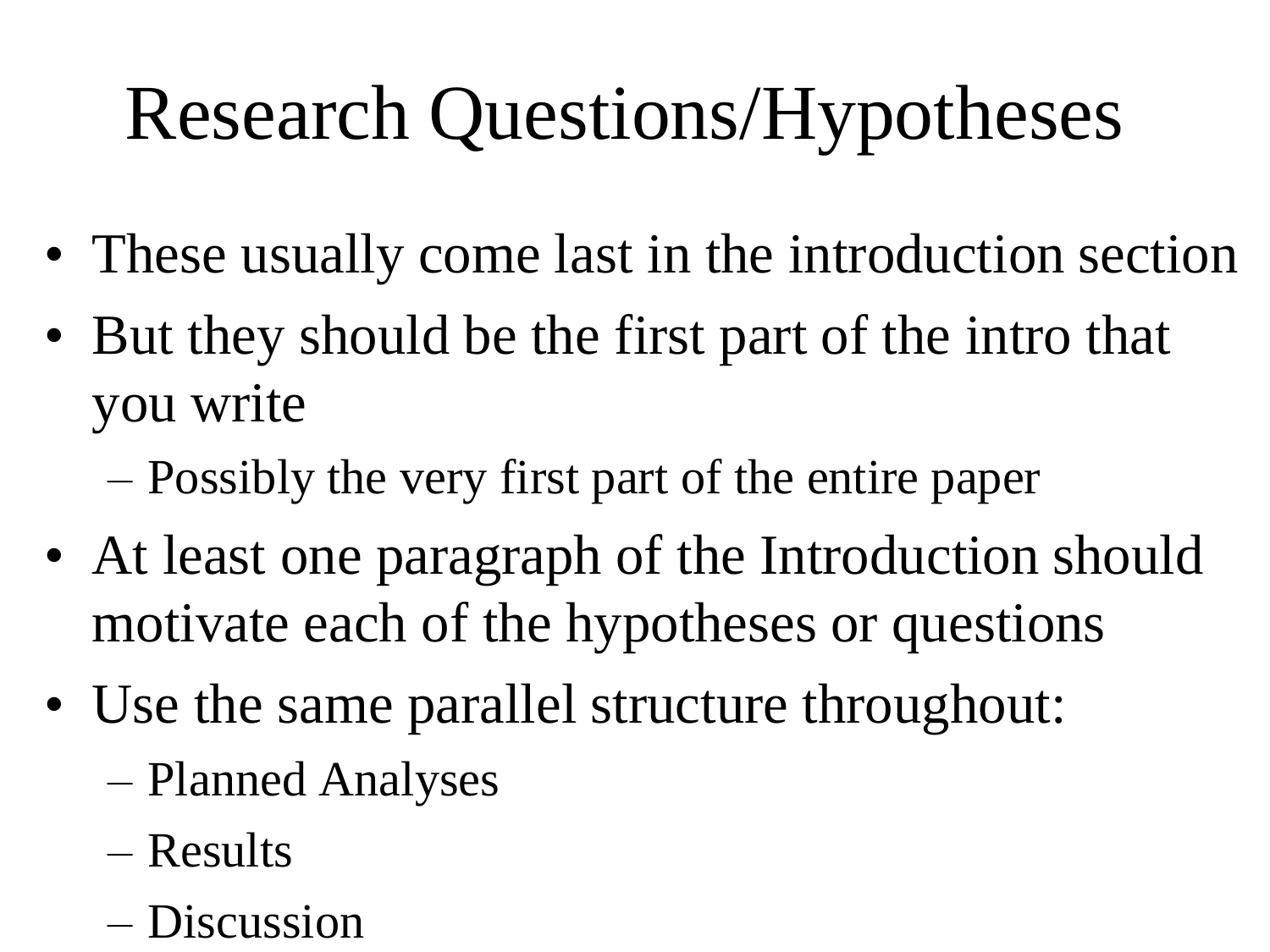## Example Hypotheses

- A) People in the "outline using" condition will experience less stress writing
- B) The outline users will have more time spent writing (vs. procrastinating or off-task)
- C) Outline users will have greater productivity
- D) The gains in productivity from using an outline will be mediated by decreased stress and increased time spent writing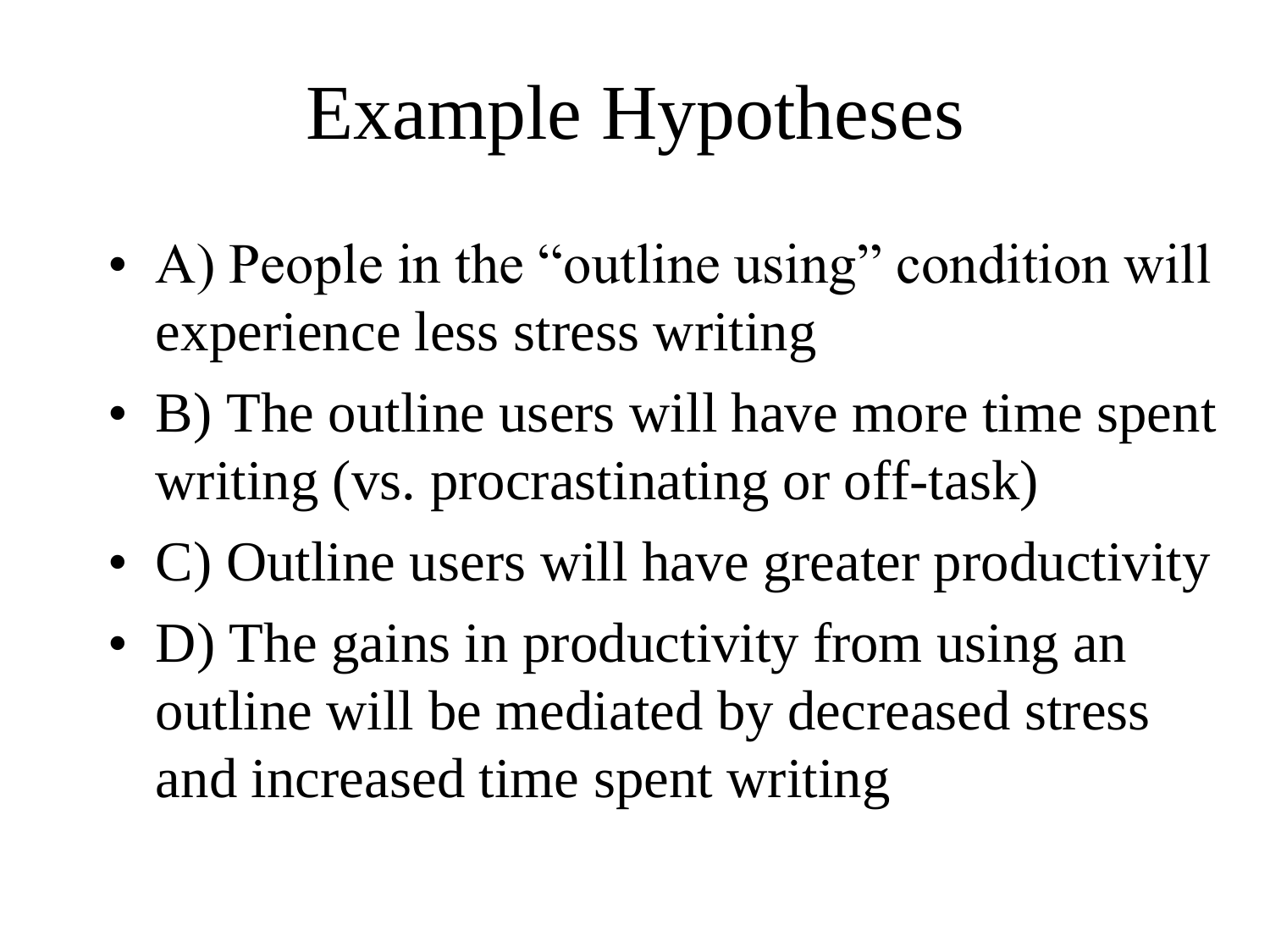### Tools for Study Development

- Focused literature searches:
	- current research (most recent papers)
	- other papers using potential measures (compare methods, identify alternatives or challenges)
- Follow leads:
	- Citation searches look for other papers citing a particular anchor publication
	- other papers by key authors
- Pivotal Articles:
	- Review papers can map out projects
	- Prior research paper as template *(but need new twist – could be as easy as one tweak)*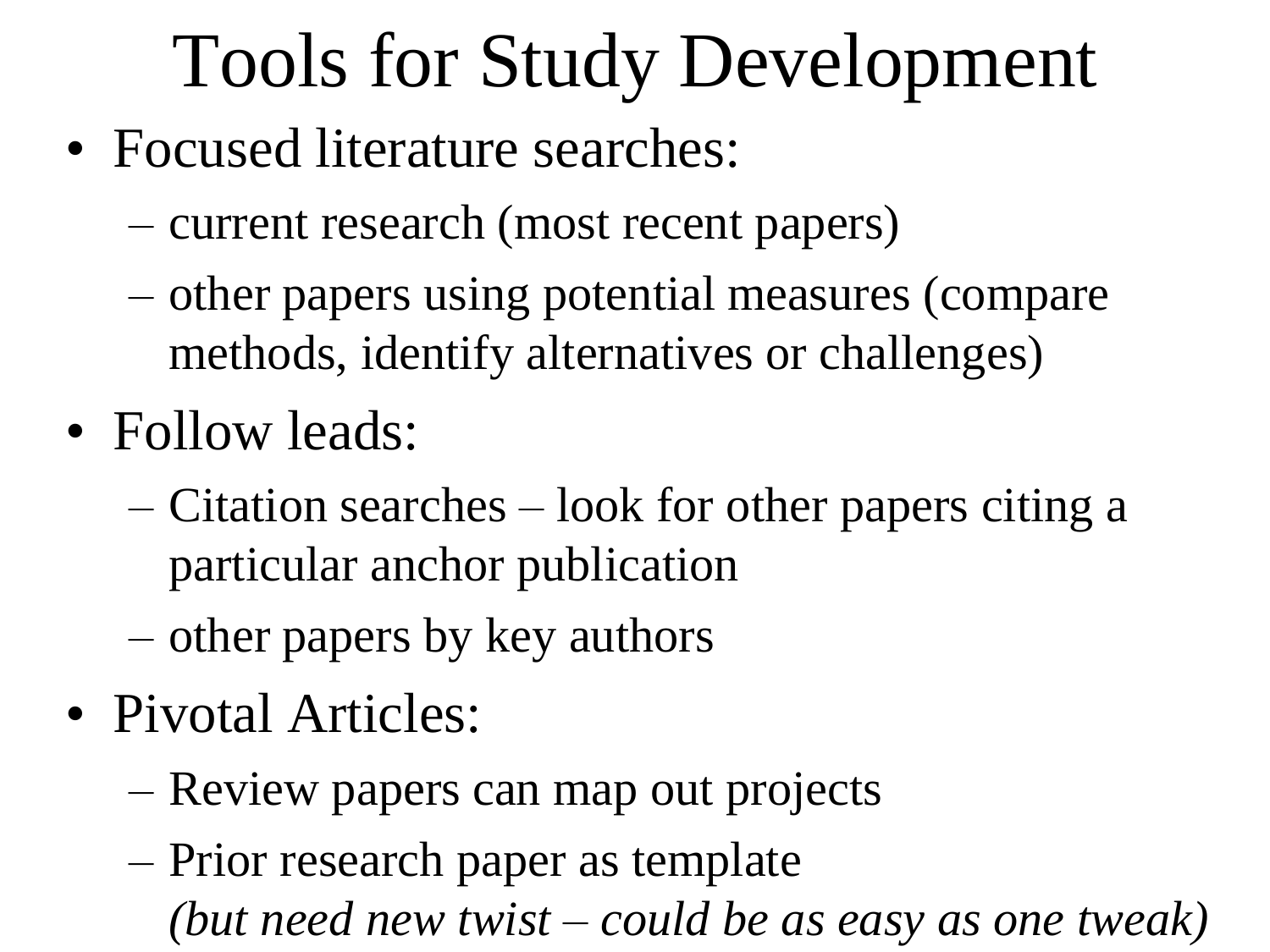

# Pruning and Nailing - Finishing the Paper

- Write a draft, then re-read it
	- (put it down, or…
	- have someone else read it,
	- $-$  ...or both)
- Cut unnecessary detail: Don't use everything that you found in your searches
	- *Temptation: "I read it, so I'm going to cite it!"*
- Look for the "loose ends"
	- Ideas or claims that need documentation
	- Track down the specific references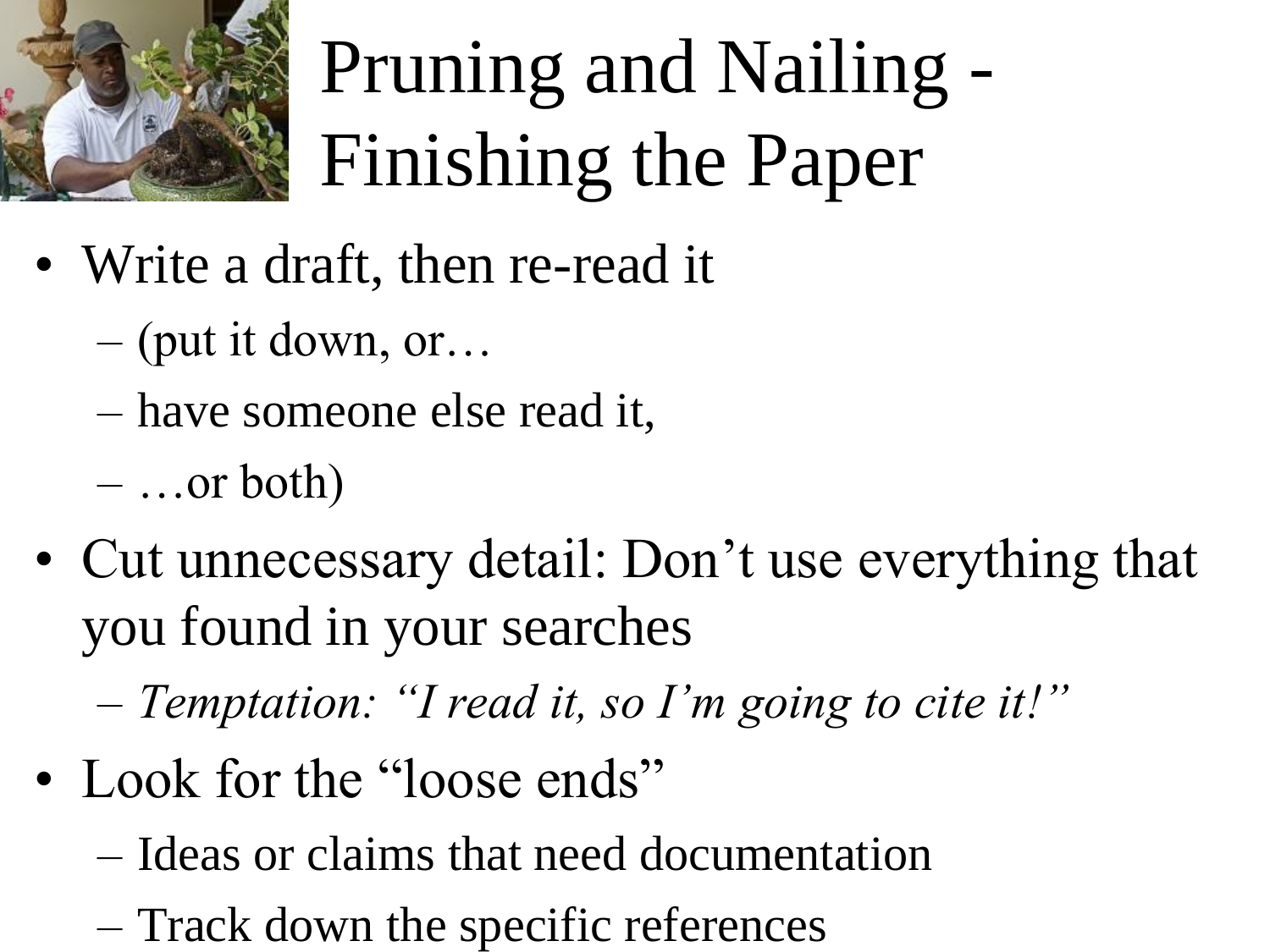### Tricks for Finishing

- Use an outline
- Focus on a few main questions or points – Less is more; focus tells a clearer story
- Write the first draft without worrying about references -- say what you want to say.
- Look through your references and plug them in where they fit
- Locate loose ends and search for best reference to nail them down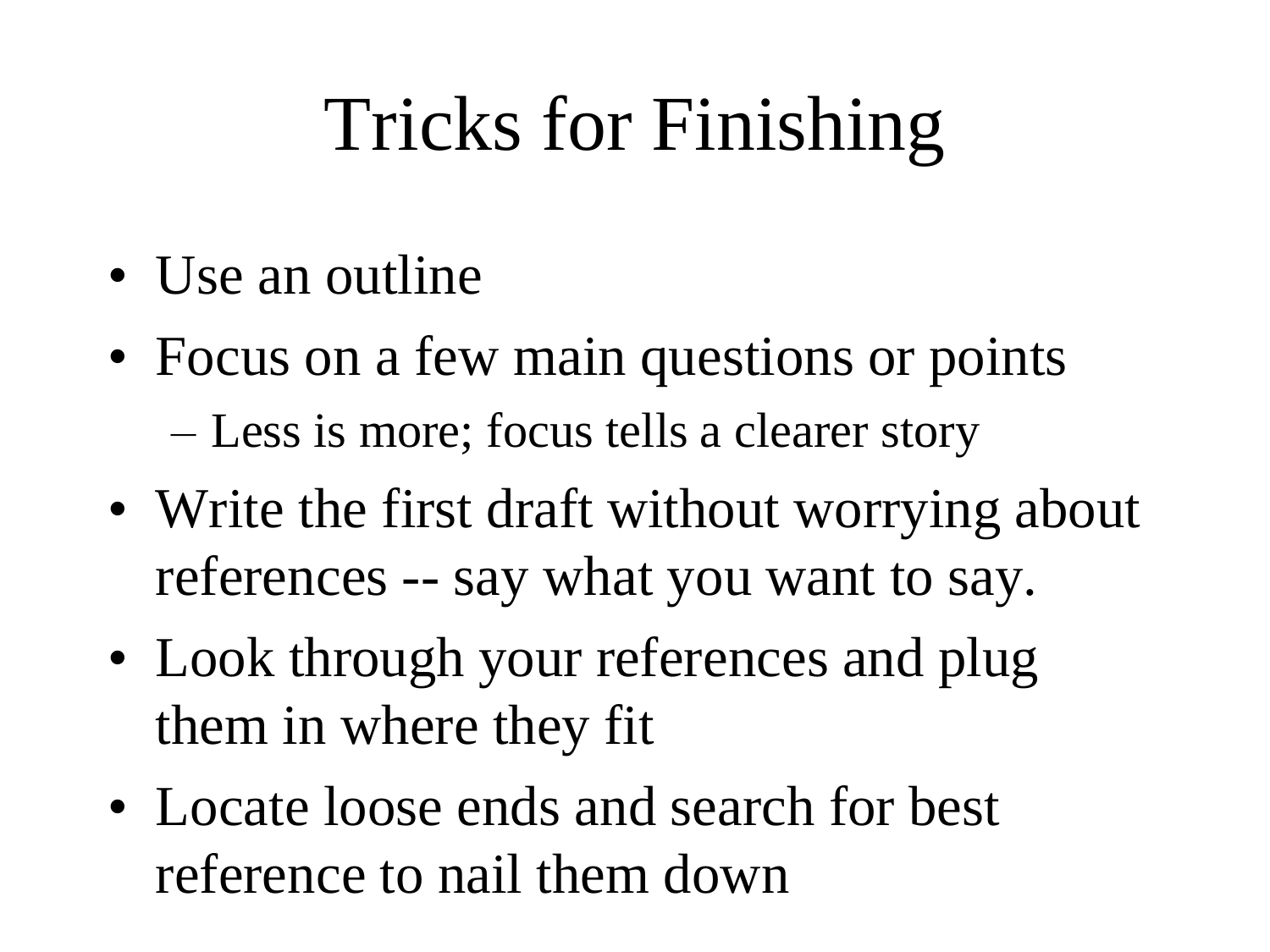#### …Or Take the Long Way Home

- Use a computer search to find thousands of "hits."
- Spend hours reading through them until you have found the 100+ that might be interesting (or stop when you get bored)
- Download them, then discover that many aren't so good when you read them
- Stare at the references for a long time
- Write an introduction that tries to "connect the dots" *(The myth is that we need to read and cite EVERYTHING on topic; actually just need to be able to join the conversation)*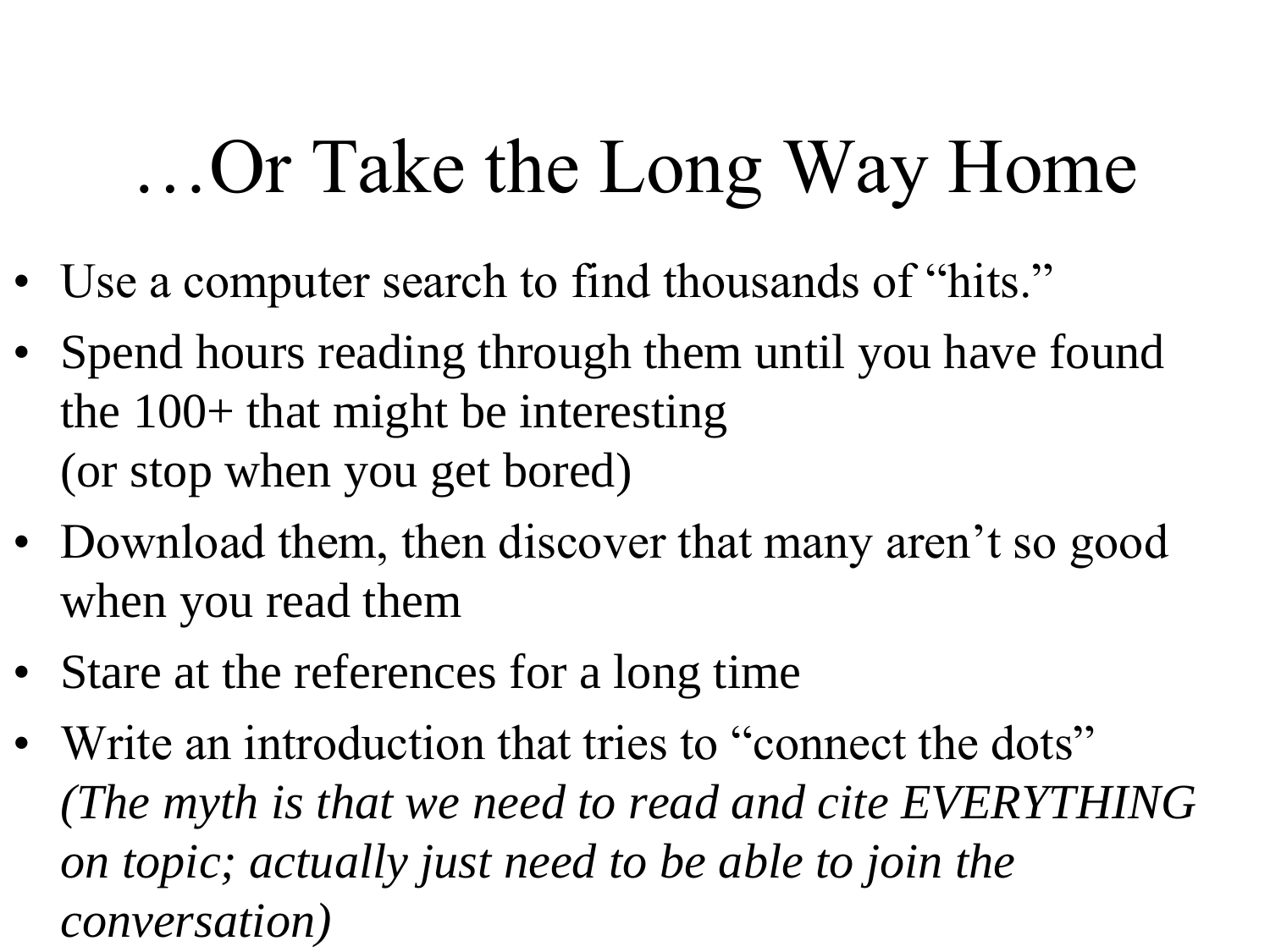## How Much Do I Need to Read Before I Can Use the Citation?

- Common Assumptions:
	- "We need to read everything written on the topic"
	- "We need to read everything cited in the paper in its entirety"
	- "We don't need to read the database gives us the abstract!"
- I would argue that each assumption is usually **wrong**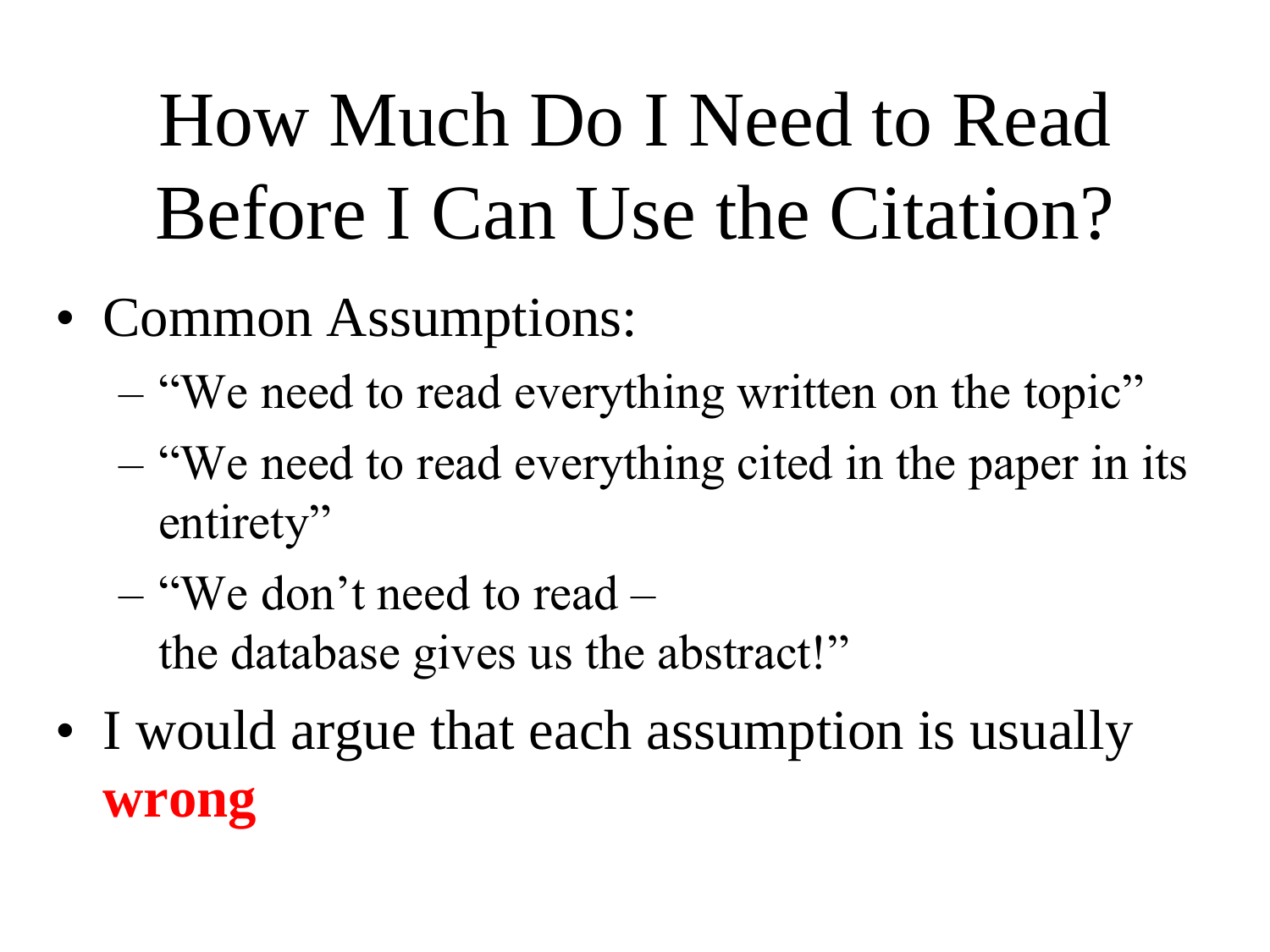### Levels of Reading

- 1. Title Only
- 2. Abstract
- 3. Skim Introduction & Discussion
- 4. Read Intro & Discussion, Skim Methods & Results
- 5. Read whole paper
- 6. Read paper repeatedly, taking notes, studying reference list...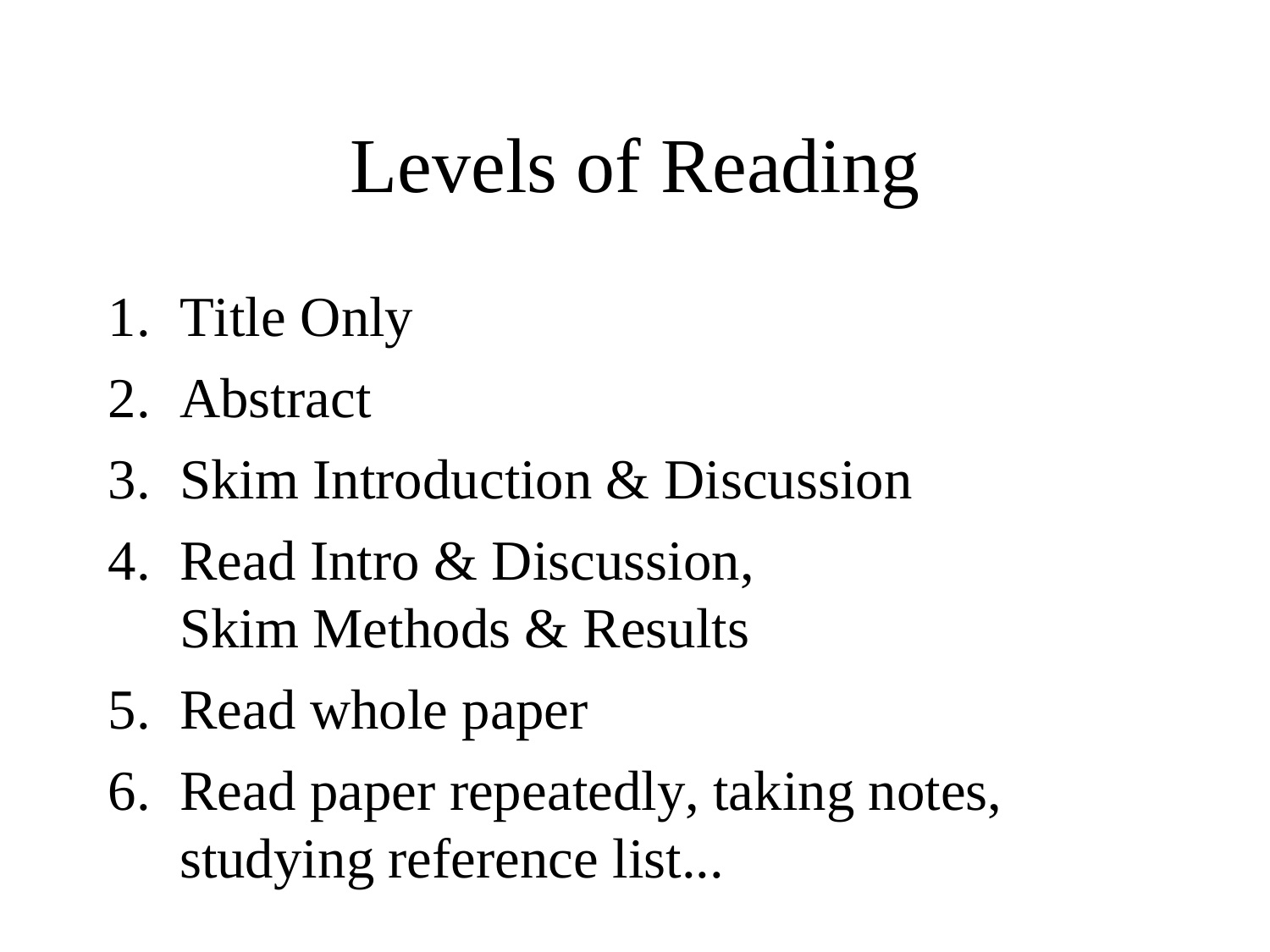## Each "Level of Reading" Has Its Place

- Title only screening out the crud in database searches
- Abstract only may be useful in deciding what to photocopy
- Deeper reading not needed for articles describing some measures, other technical features
- **ESSENTIAL:** read enough to make sure that reference says what you think it does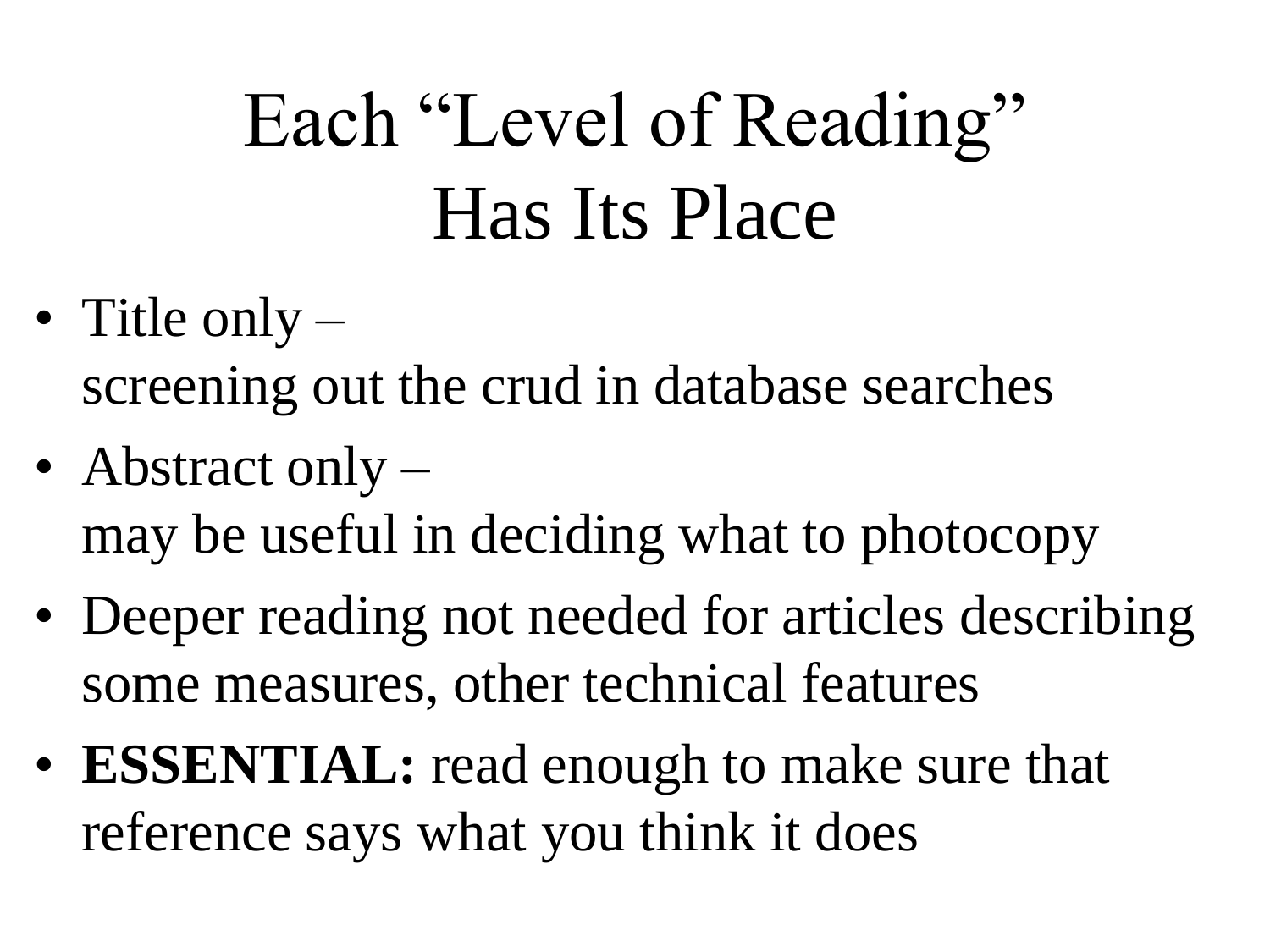#### Be **sure** it says what you claim

- **Your** credibility is at stake
- If reader knows paper, and your claim is wrong
	- Best interpretation is that you were sloppy or lazy
	- Worst is that you were sleazy
	- Any of these undermines credibility of whole paper
- Peer reviewers will know relevant literature
	- And they may have written some of the papers you cite!